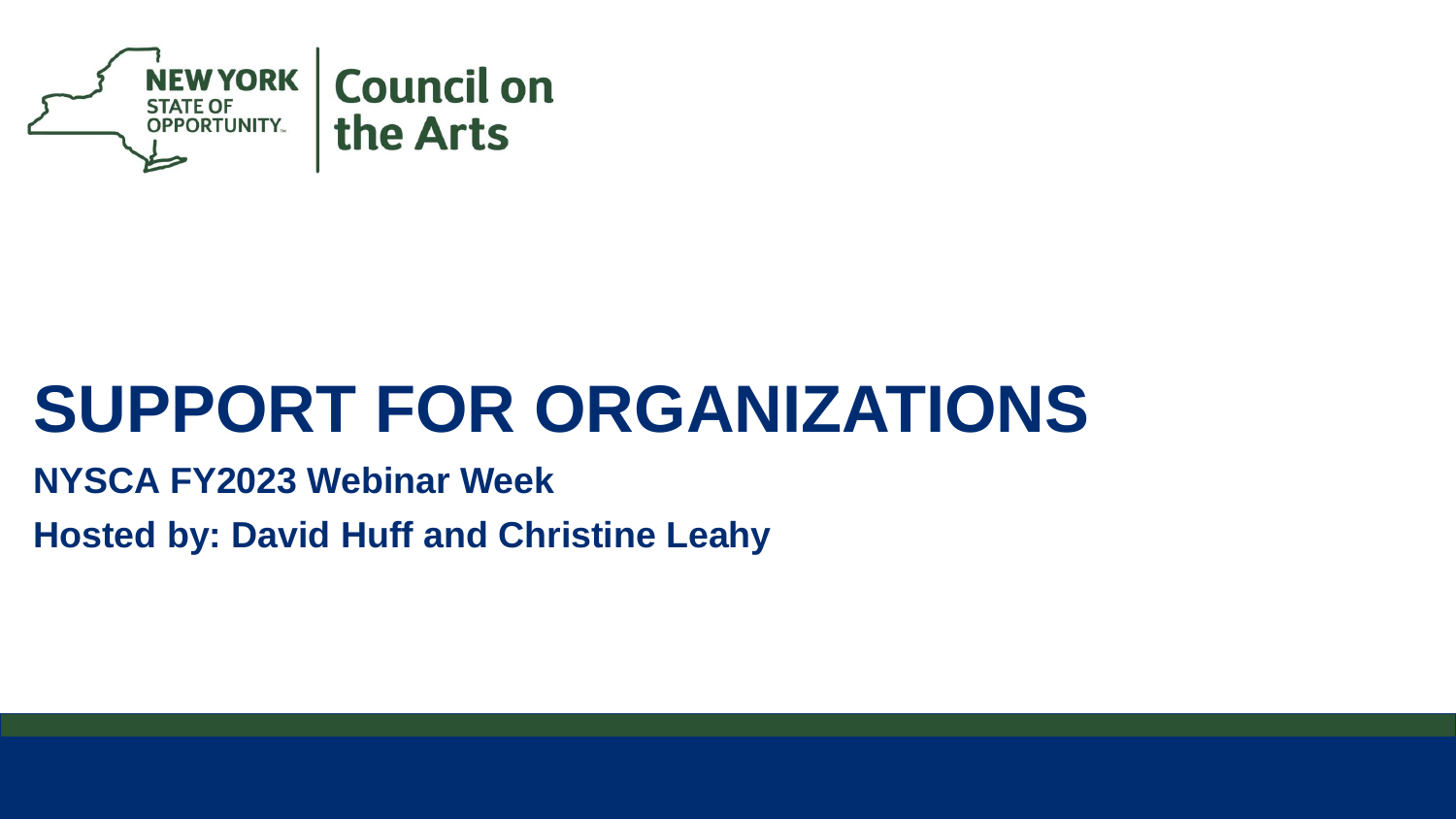#### **Welcome!**

• The FY2023 **guidelines** and **application manual** can be found on the FY2023 Opportunities Page on the NYSCA website: <https://arts.ny.gov/FY2023FundingOpportunities>

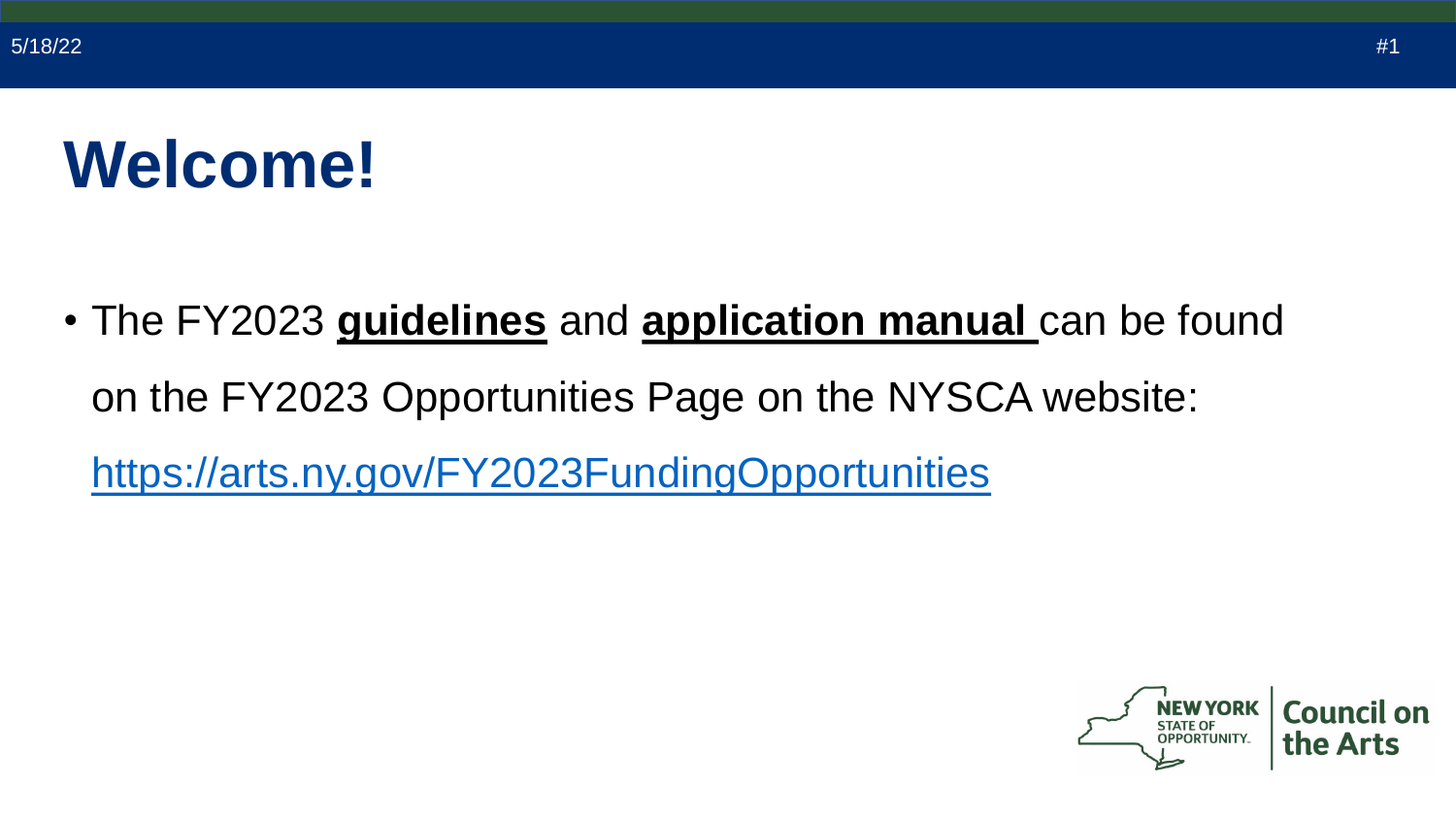# **NYSCA FY2023 Funding Overview**

- We are immensely grateful to Governor Hochul and our State Legislature for a record \$140 million investment in the arts
- Five NYSCA opportunities are currently open
- Capital Projects funding opportunity will open in Fall 2022

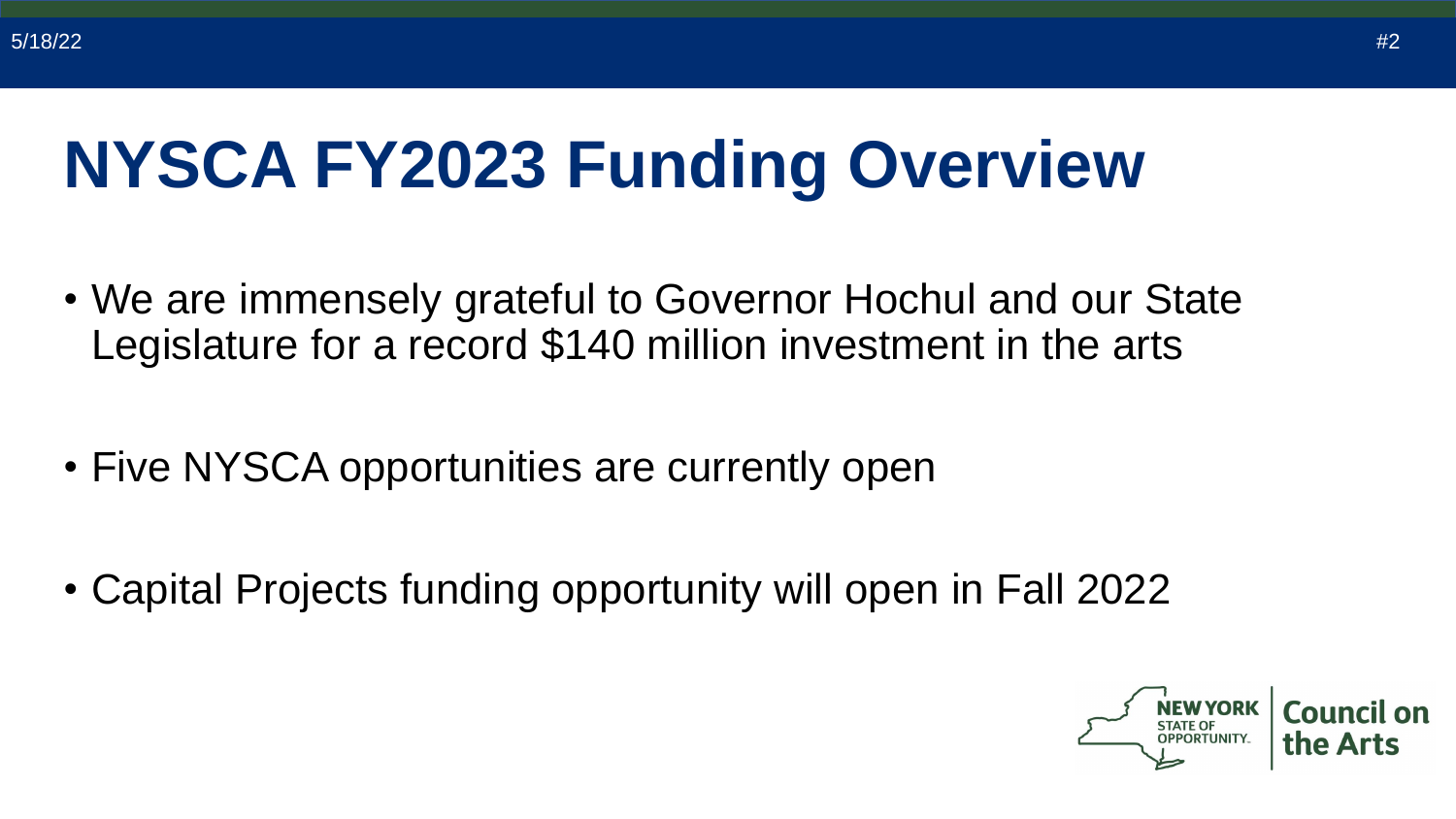### **Prequalification**

- You must be Prequalified in the New York State Grants Gateway online portal at the application deadline to be eligible for funding from NYSCA. *Please note: This is a separate portal from the application portal.*
- Don't wait start this process now!
- **Nonprofit organizations must be prequalified to do business with New York State agencies before they can compete for State grants.** The process allows nonprofits to address questions and concerns prior to entering a competitive bid process.

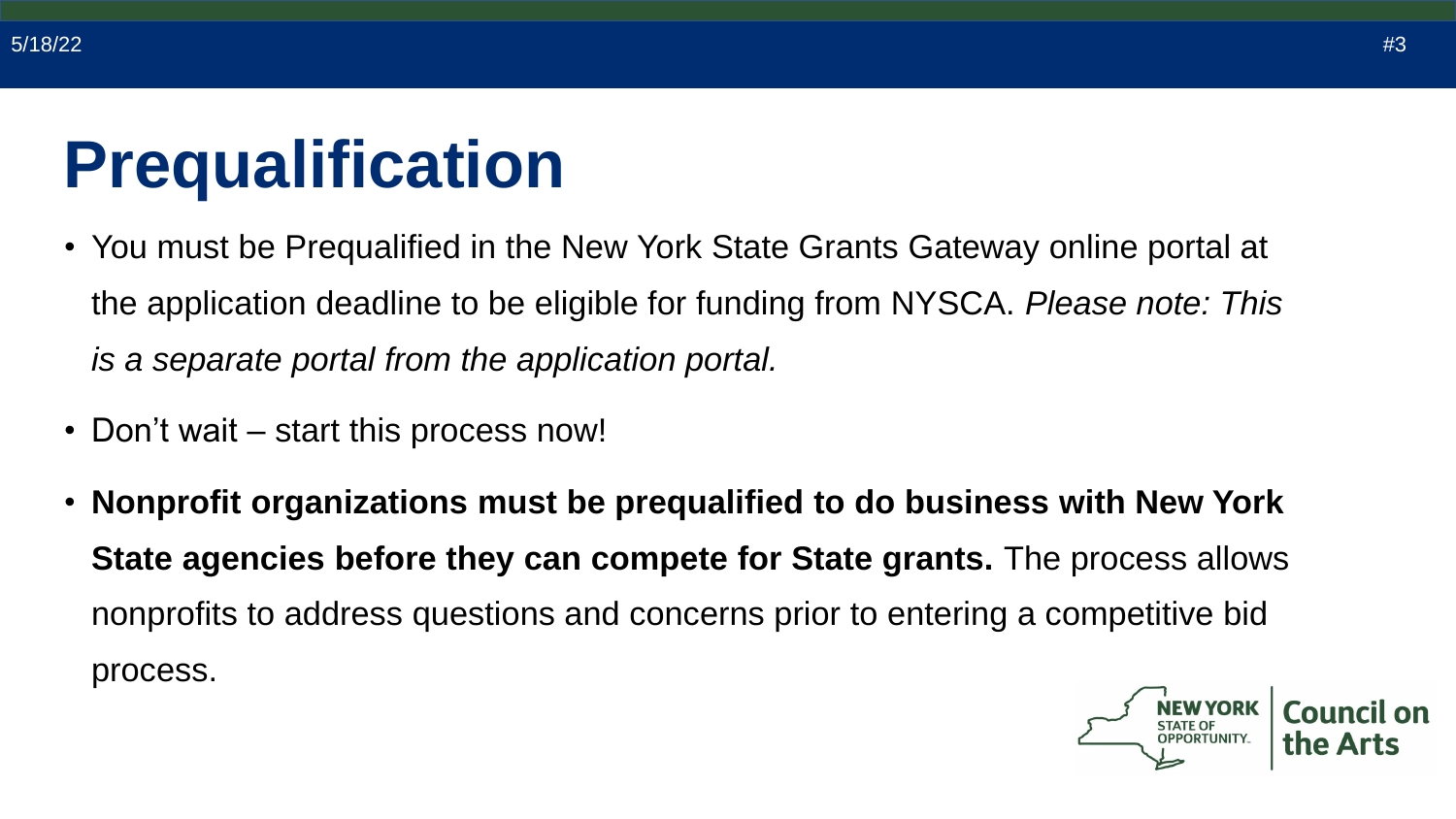#### **Prequalification**

• **New Applicants:** Please begin the Prequalification process as soon as possible.

• **Returning Applicants:** Please be sure to check their vault status. *Hundreds of vaults are expiring in the next few months, please review your* 

*status today*.

• If you have additional questions on the Prequalification requirement, please contact us at [help@arts.ny.gov](mailto:help@arts.ny.gov) or visit our website for more information.

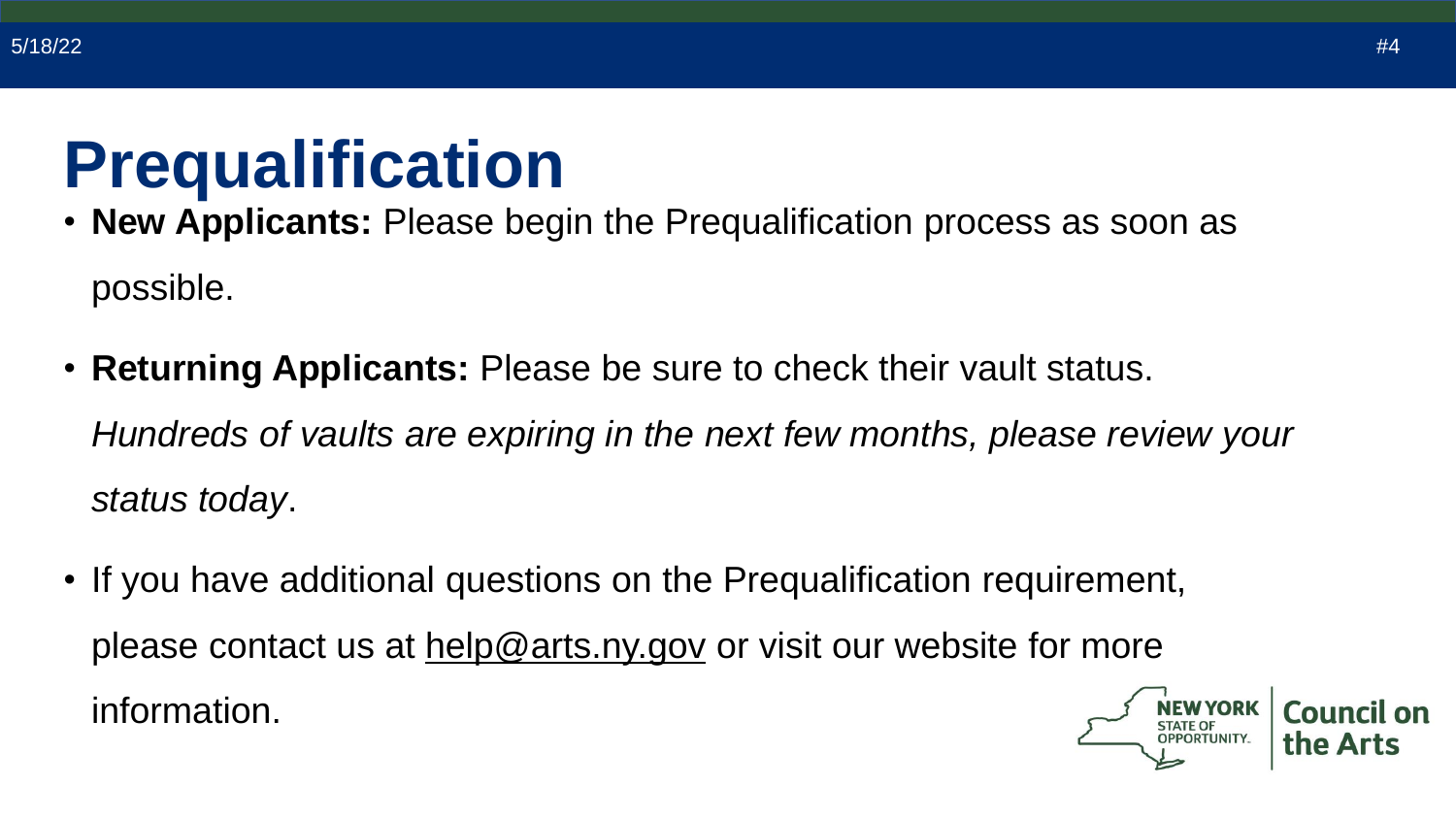## **Key Dates**

- Guidelines posted: **May 9, 2022**
- Application portal opens: **May 24, 2022**
- Application portal closes: **July 12, 2022, at 4PM**

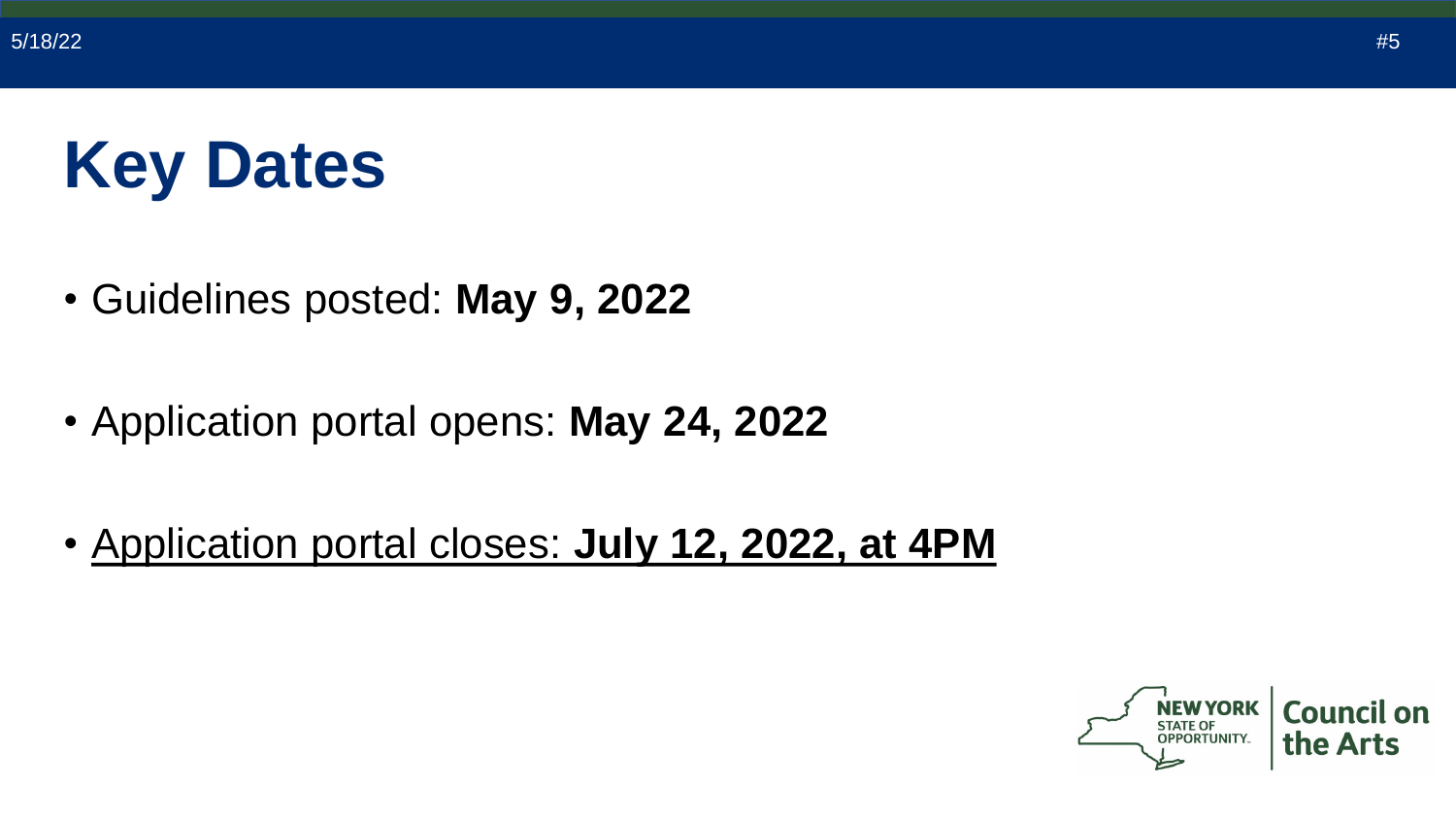# **Support for Organizations Overview**

#### **Eligibility:**

• Be a: non-profit organization either incorporated in or registered to do business in New York State, Native American tribe in New York State, or unit of government in New York State municipalities.

- Have your principal place of business located in New York State.
- *Is your organization unincorporated? Some opportunities offered by NYSCA permit fiscal sponsorships by an eligible non-profit organization. Please review guidelines.*

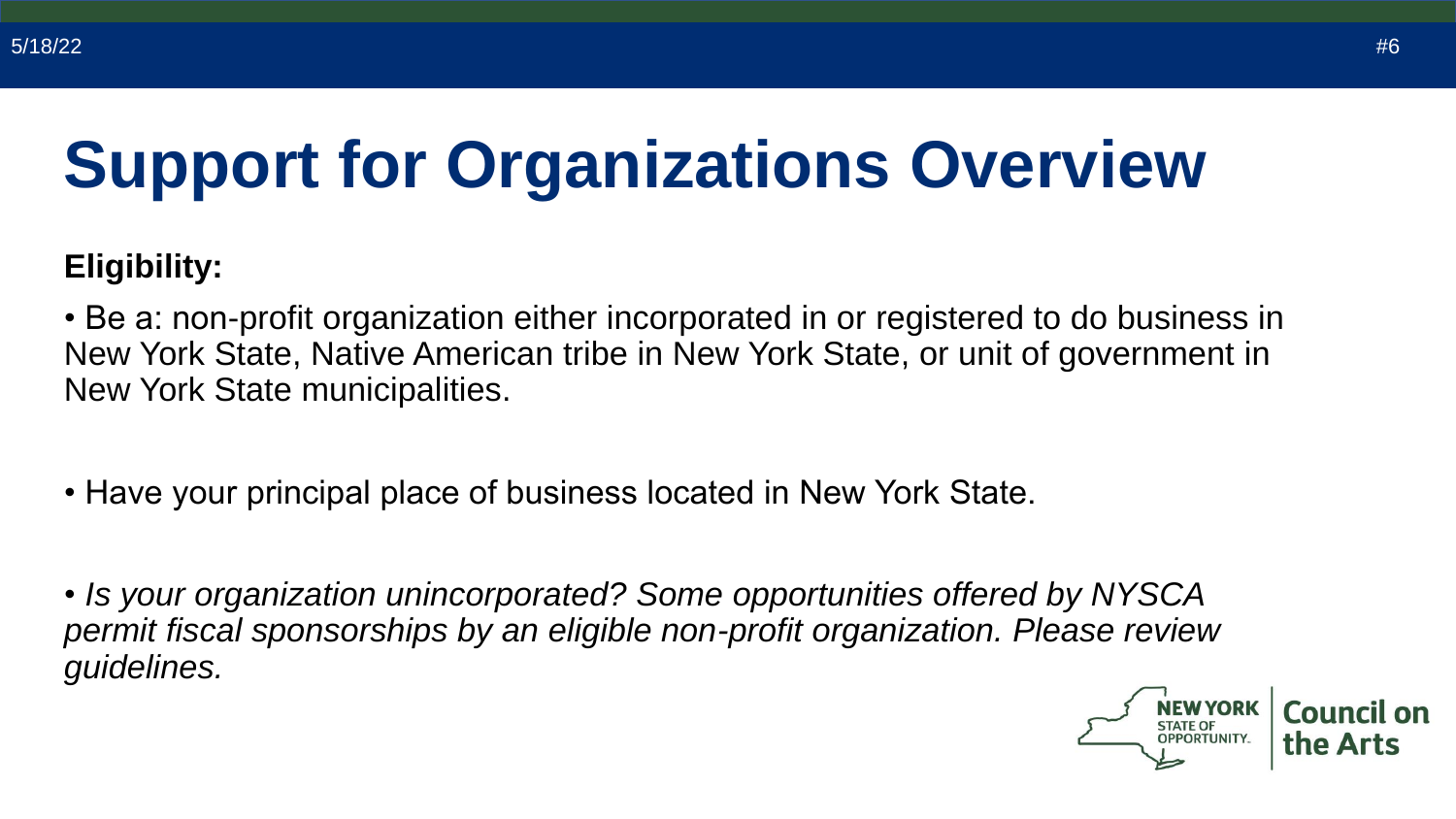#### **Ineligible Activities and Costs**

- Costs that are funded by another government or private grant or loan source, including but not limited to the **Payroll Protection Plan (PPP)** loans and **Shuttered Venue Operators Grant** (SVOG) programs from the **Federal Small Business Administration (SBA).**
- Accumulated deficits and debt reductions.
- Activities not open to the public, for example, activities restricted to an organization's membership.
- See **page 2 of the guidelines** for full list of ineligible activities and costs.
- (Note: Funding Amounts: Awards will be made between **\$10,000- \$49,500**)

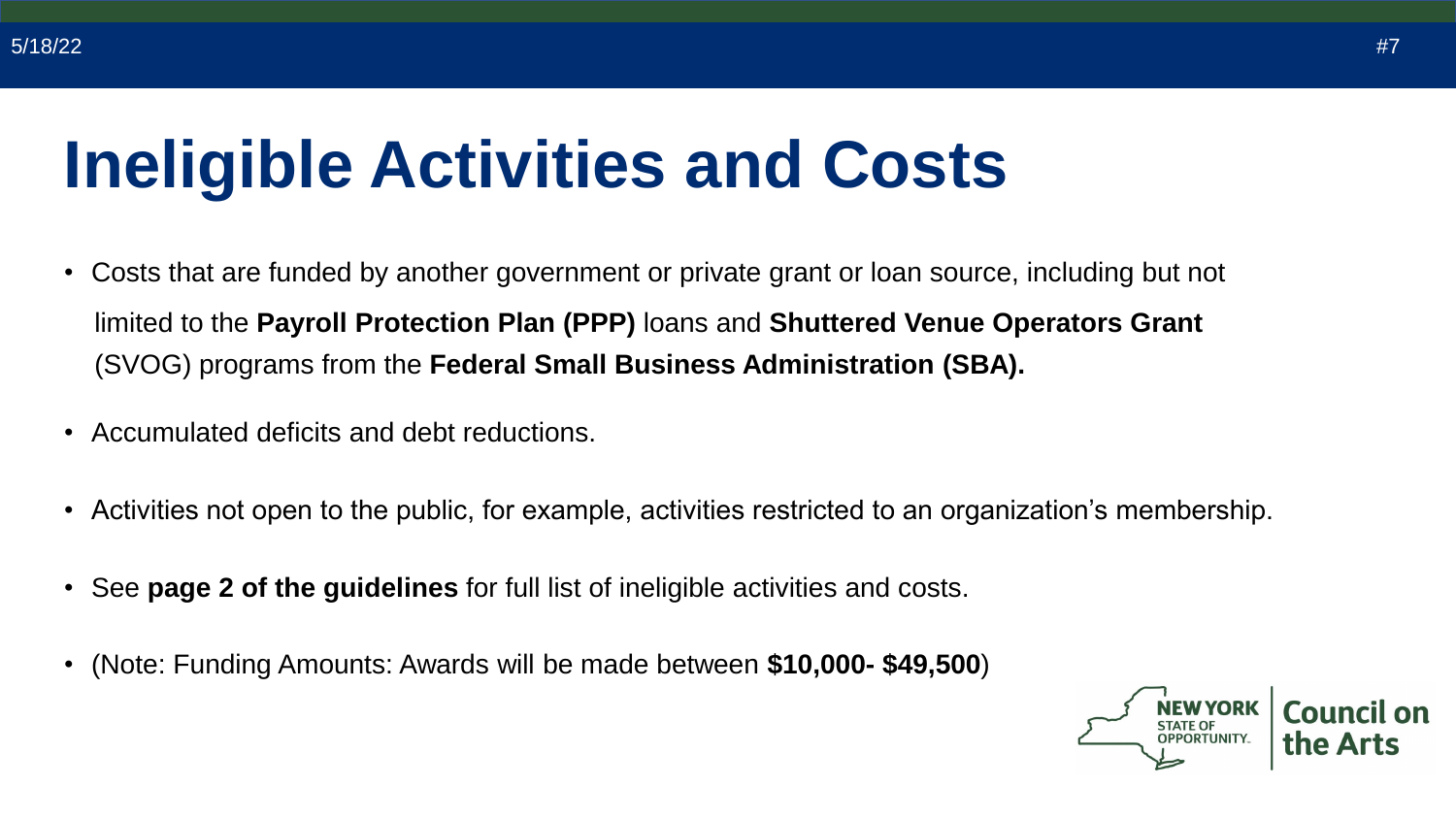## **Funding Priorities**

- NYSCA is committed to DEIA (**diversity, equity, inclusion, and access**)
- Serving historically underrepresented communities? These communities include, but are not limited to:
	- African American/Caribbean
	- Latino/Hispanic
	- Asian/Pacific Islander
	- Middle Eastern
	- Native American/Indigenous
	- People in geographically remote areas
	- Disabled communities
- LGBTQIA communities
- Neurodiverse communities
- Vulnerable aging populations
- Veterans; low income and
- Homeless populations
- Justice-involved juveniles and adults



Council on the Arts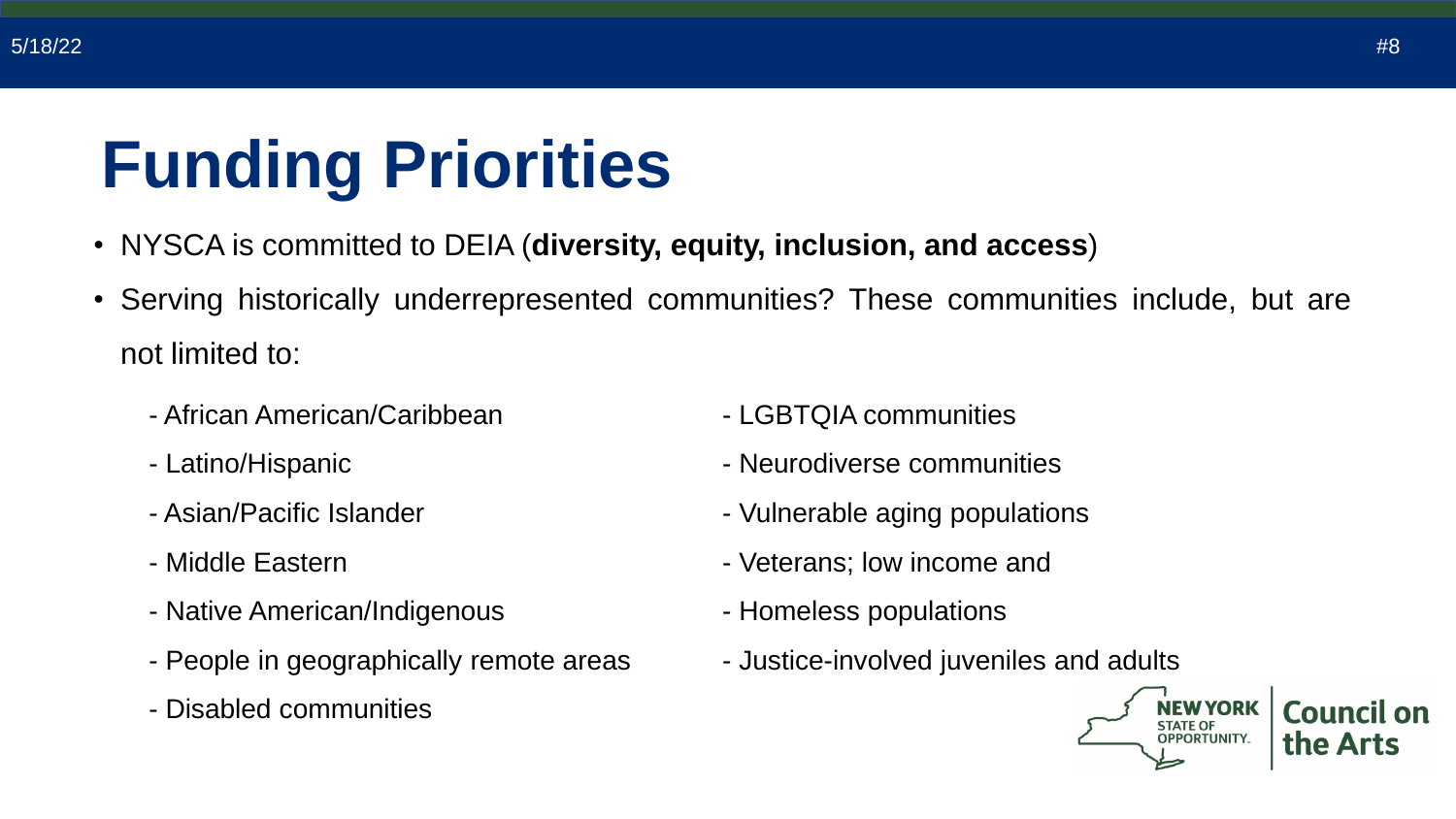# **Registration Questions**

- Organization Website
- Social Media
- Facilities: Describe location, any planned capital work, whether owned or leased and, if rented, when lease expires.
- Hours: When is your organization open to public?
- Number of people served (audience/visitors/participants) data:
	- In-person attendance 2019, 2020, 2021
	- Virtual 2019, 2020, 2021
- Organization Type and Discipline

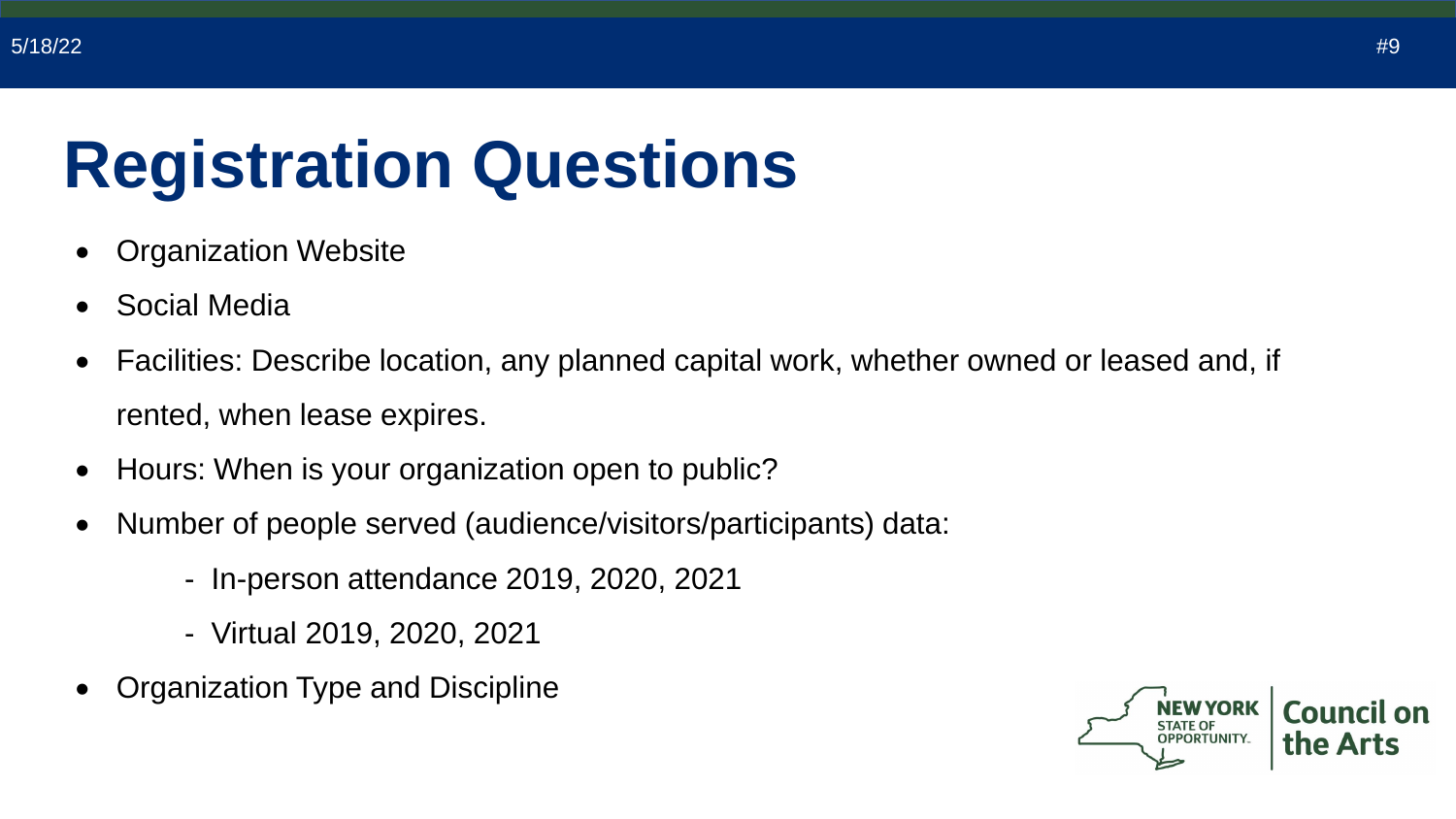#### **Narrative Questions: Creativity**

- Highlight 2-3 recent examples of activities that represent your organization's **artistic /cultural vision.**
- Explain how you work with **local communities** to reflect their interests and needs in your artistic programming and other activities.

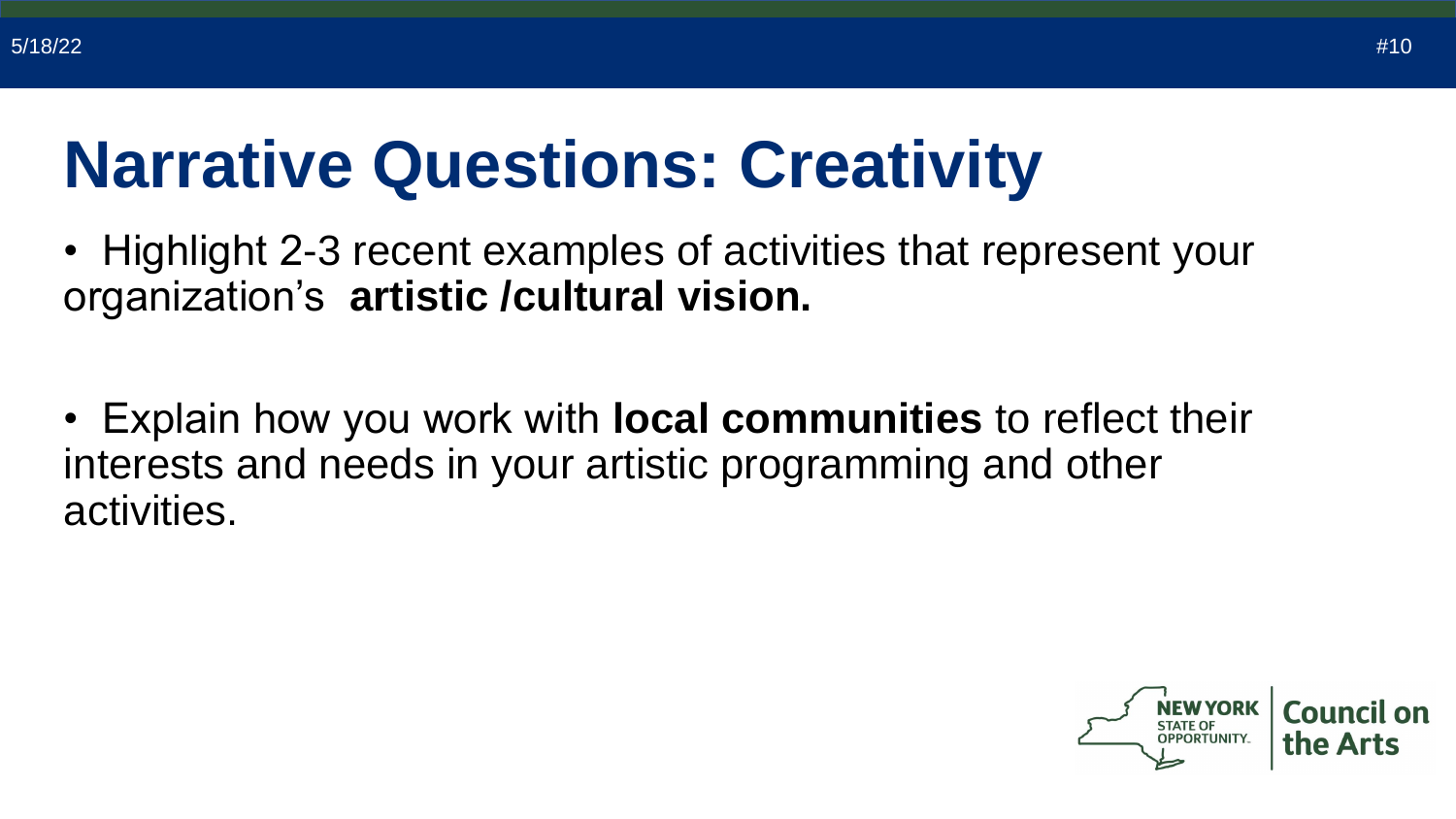#### **Narrative Questions: Public Service**

• Describe your organization's audience, including If your organization serves a significant number of people from historically underrepresented communities, describe your cultural programming, noting whether it is created by individuals within a historically underrepresented community.

Describe:

- o efforts to expand your reach.
- o how your organization uses marketing to reach diverse communities
- o how you remove barriers (physical or economic) to participation.

• Tell us about a current alliance or local partnership that is critical to reaching a diverse audience.

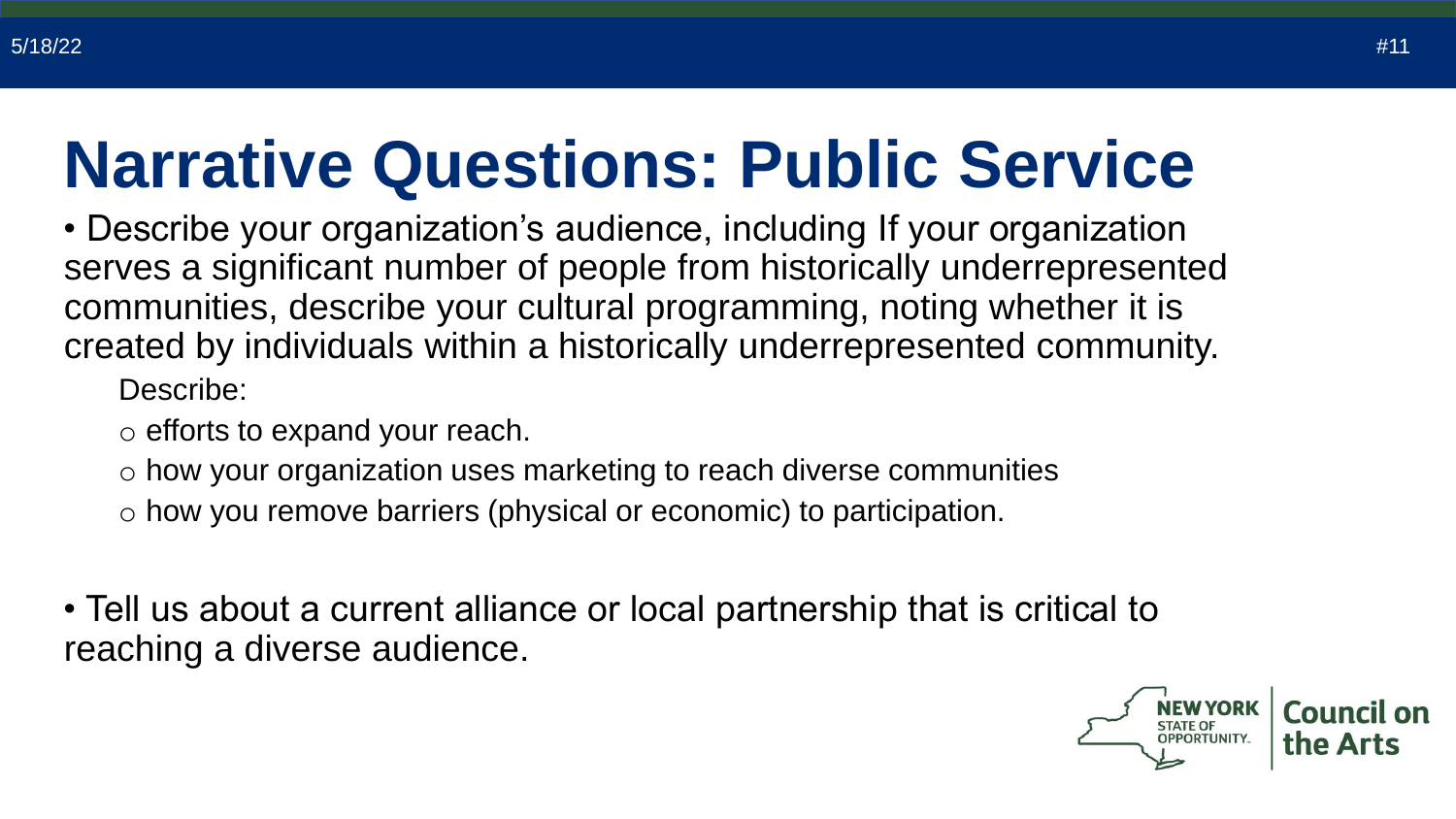#### **Narrative Questions: Managerial & Financial**

- Board
- Staff
- Challenges
- Artists' Compensation

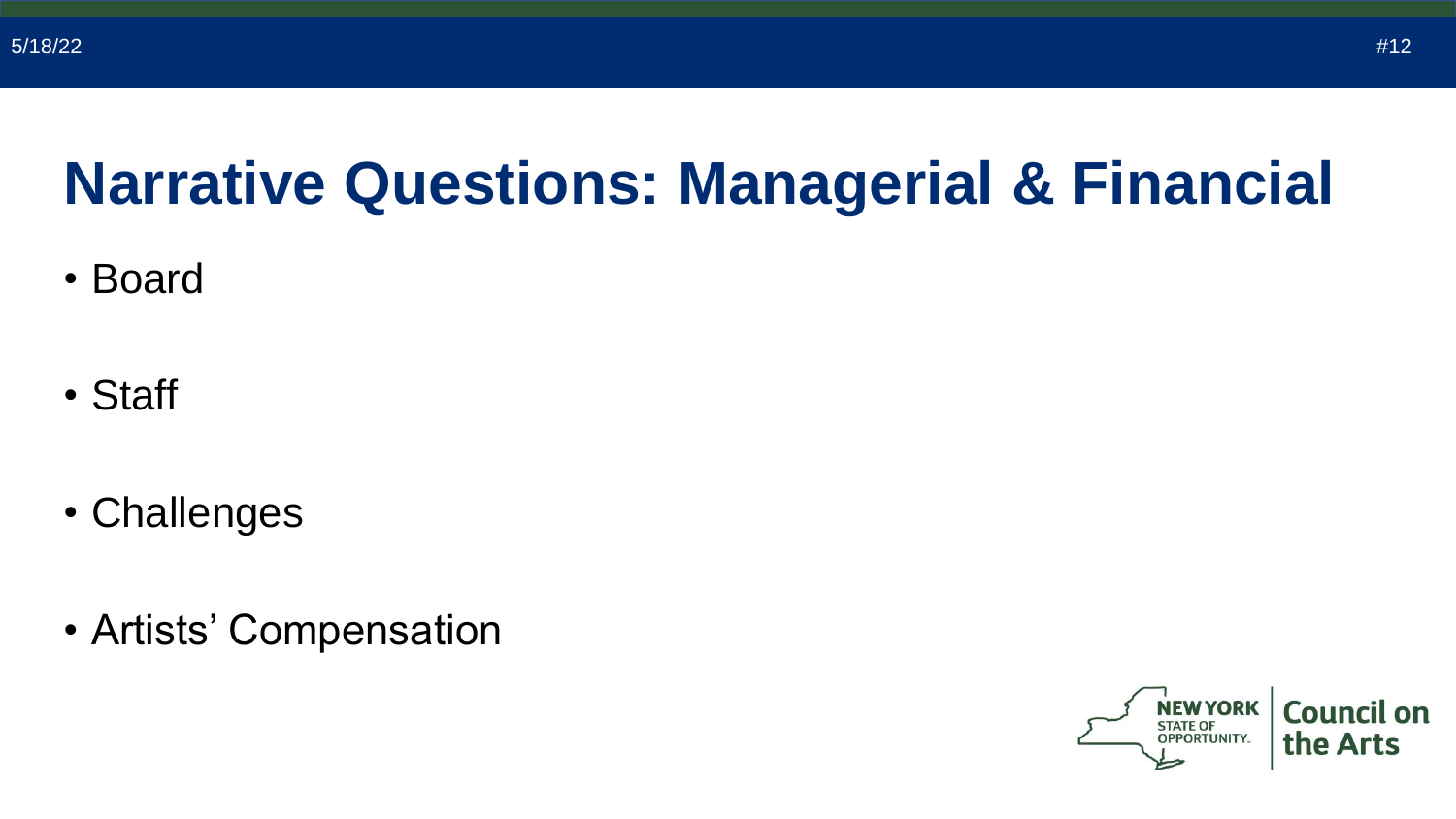### **NYSCA Tips on Narrative Questions**

- Read the questions, tips, and rubric before and after answering.
- Character limits: keep these in mind but remember less is sometimes more.
- Focus on clarity.
- Spell out your payment structure for artists salary if on staff, hourly if contracted.
- Ask someone outside your organization to proofread.

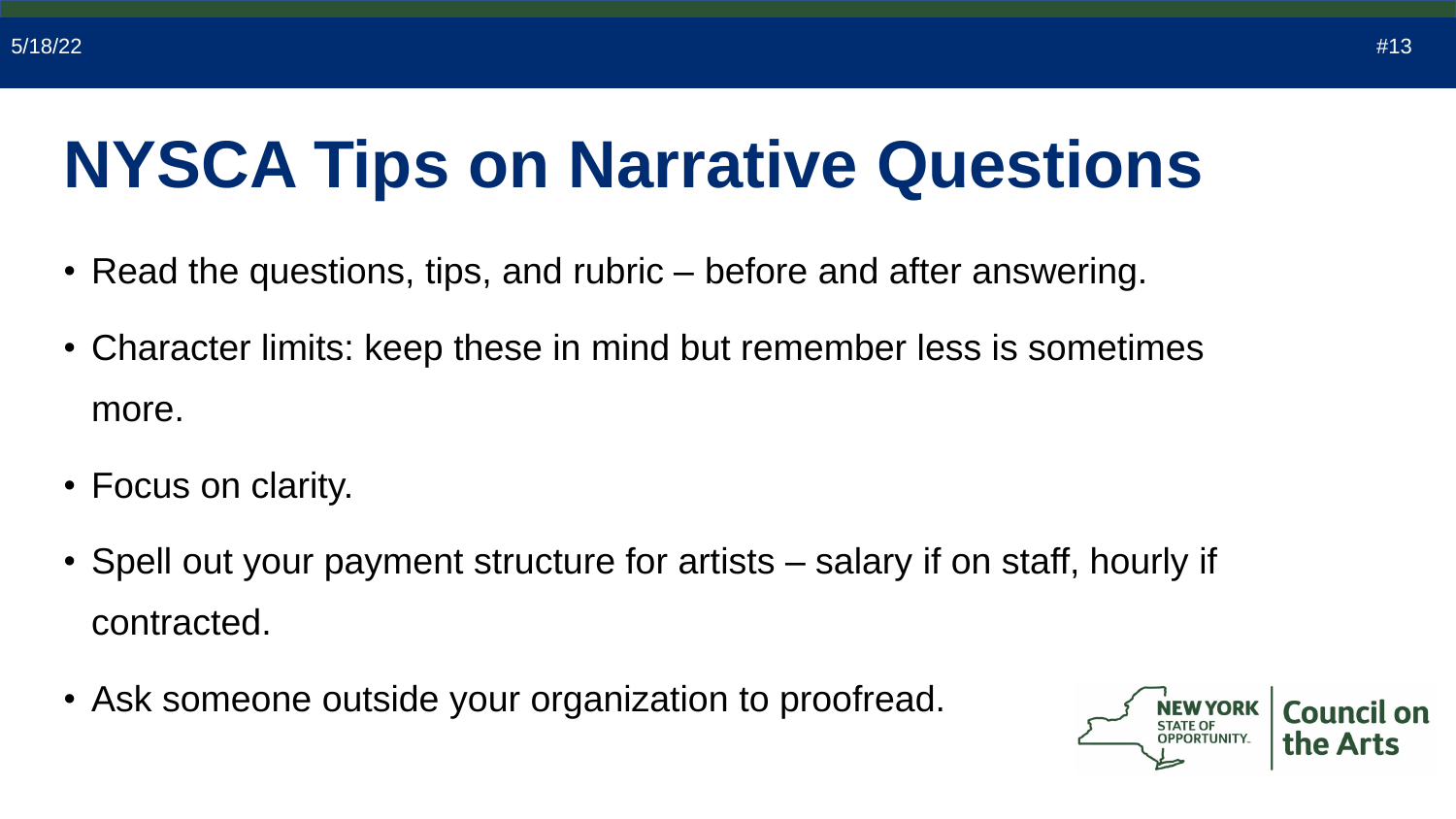### **Support Material**

- **Provide up to 3 audio and/or visual links** to materials that support your described programming. *It should take NYSCA staff/panel no longer than 10 minutes to review these materials collectively*. We strongly recommend that at least one of these be an audio/visual representation of one of the examples you described in the narrative. Links cannot be password protected and must remain live until **12/31/22**. NYSCA is not responsible for any broken, inactive or password protected links.
- **Organizational Budget** Upload the budget for the fiscal year ending 2021, and the projected budget for fiscal year 2022. Provide the same format for both and include budget notes to clarify any entries.

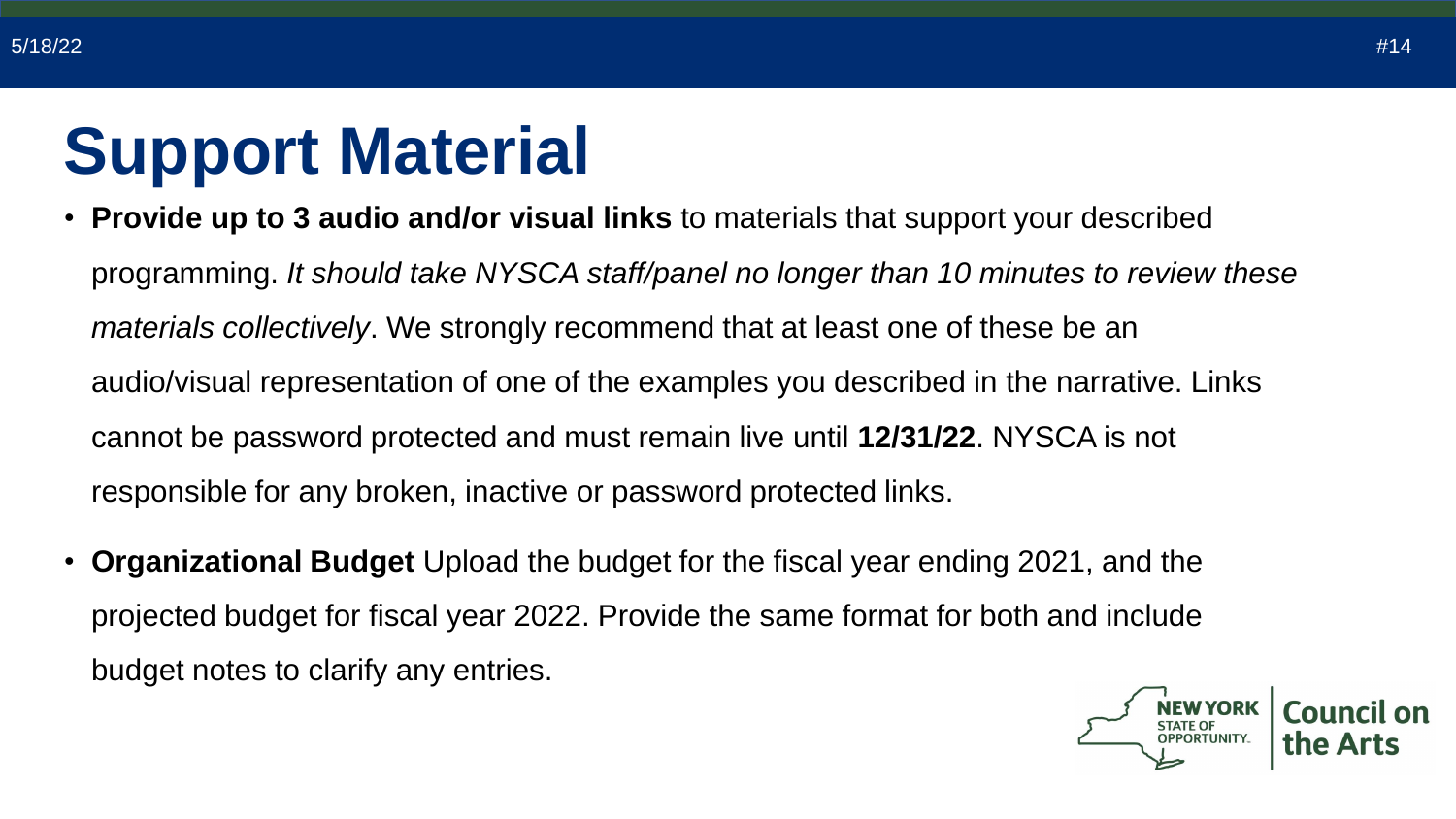## **How Is My Application Evaluated?**

- Advisory panels play a key role in NYSCA's grant evaluation process. NYSCA selects a diverse group of professionals from across the state to fulfill the advisory panelist role.
- Each panelist evaluates and numerically rates each request against the criteria in the Funding Opportunity Guidelines. These ratings are then aggregated to one average score for each request. These ratings inform the funding recommendations made by NYSCA staff. The panels meet, with Program staff present, and have an opportunity to discuss applications.
- **Panelist nominations are now being accepted:** <https://arts.ny.gov/panelists>

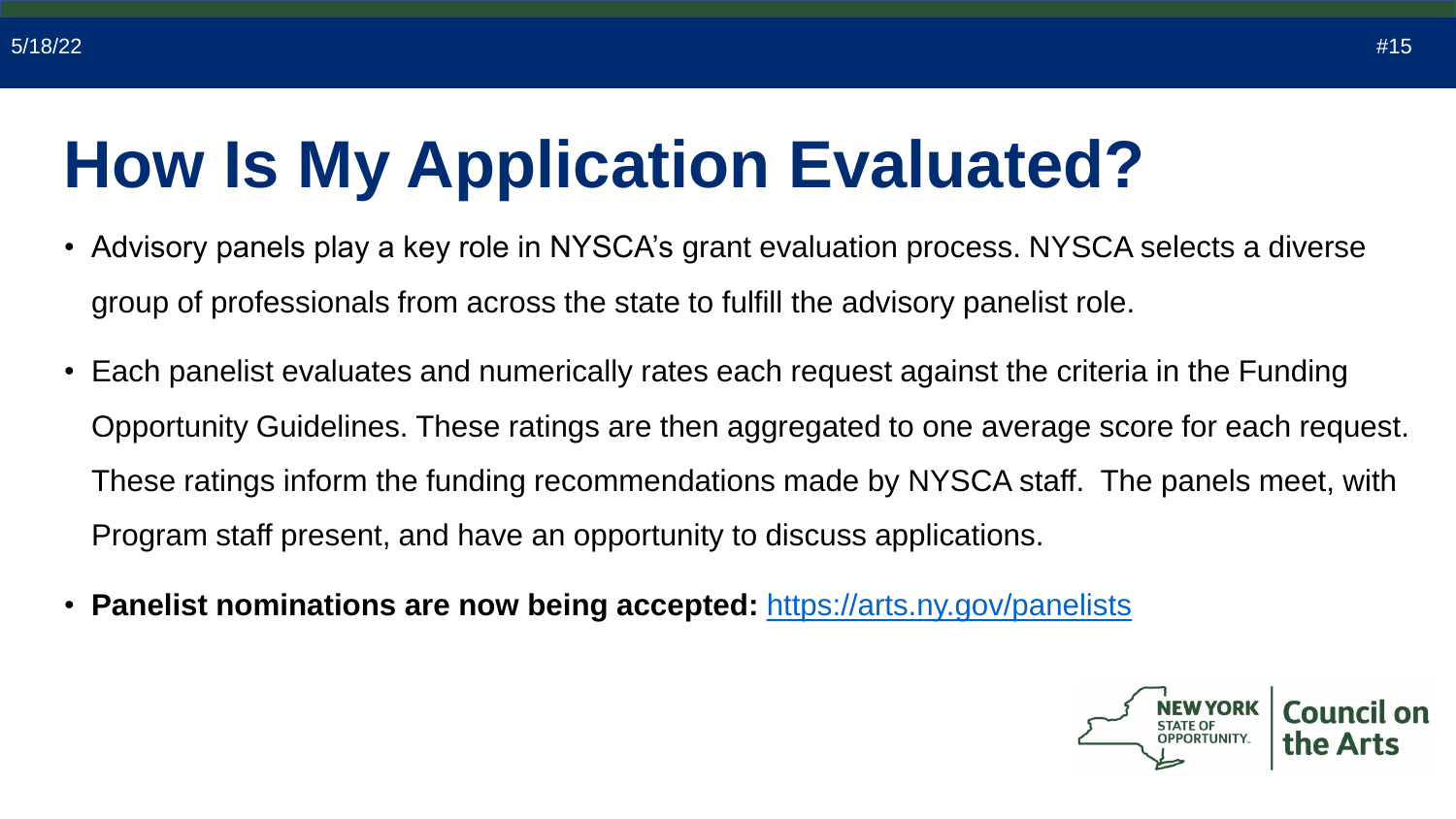## **Criteria and Scoring Rubric**

| <b>Creativity</b>                                                                |           | <b>Public Service</b>                                                                                                                               | <b>Managerial &amp; Financial</b>                                     |
|----------------------------------------------------------------------------------|-----------|-----------------------------------------------------------------------------------------------------------------------------------------------------|-----------------------------------------------------------------------|
| Clear artistic / cultural vision that<br>aligns with organizational mission      |           | Organization meets priority service to<br>historically underrepresented communities                                                                 | Staff and board possess<br>skills/experience to lead                  |
| Programming that is well<br>designed, distinctive, and<br>innovative             |           | Organization consciously creates opportunity<br>for communities to participate                                                                      | Sound financial management<br>Best practices in governance            |
| Significant and creative<br>contribution to the field / artists<br>and/or public |           | Marketing/advertising is inclusive of diverse<br>audiences<br>Spaces and programming conscientiously<br>removes barriers, including physical access | Best practices in artist<br>compensation                              |
| Relevant programming that is<br>inclusive of local communities                   | $\bullet$ | Active and mutual connection with a local or<br>artistic community                                                                                  |                                                                       |
|                                                                                  |           |                                                                                                                                                     | <b>NEW YORK</b><br><b>Council on</b><br><b>PPORTUNITY</b><br>the Arts |

the Arts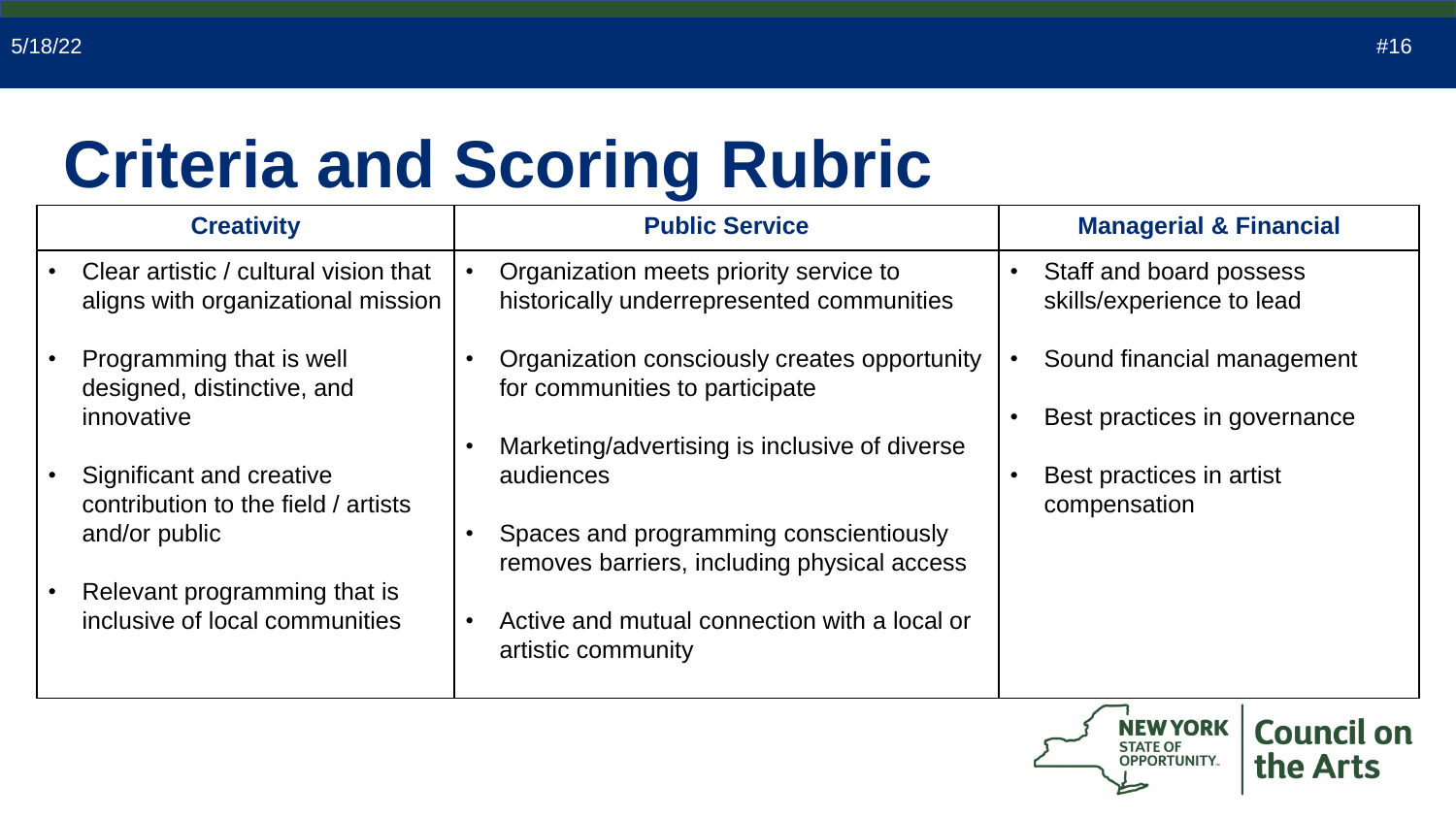| <b>Category Score</b> | <b>Scoring Guide</b>                                                                                                       |  |
|-----------------------|----------------------------------------------------------------------------------------------------------------------------|--|
| 5                     | Meets or exceeds all benchmarks.                                                                                           |  |
| 4                     | Meets most benchmarks.                                                                                                     |  |
| 3                     | Meets some benchmarks.                                                                                                     |  |
| 2                     | Meets few benchmarks.                                                                                                      |  |
| $\mathbf{1}$          | Does not meet any benchmarks.                                                                                              |  |
| O                     | Question left unanswered, activities not arts/culture, response provides<br>insufficient detail to understand programming. |  |

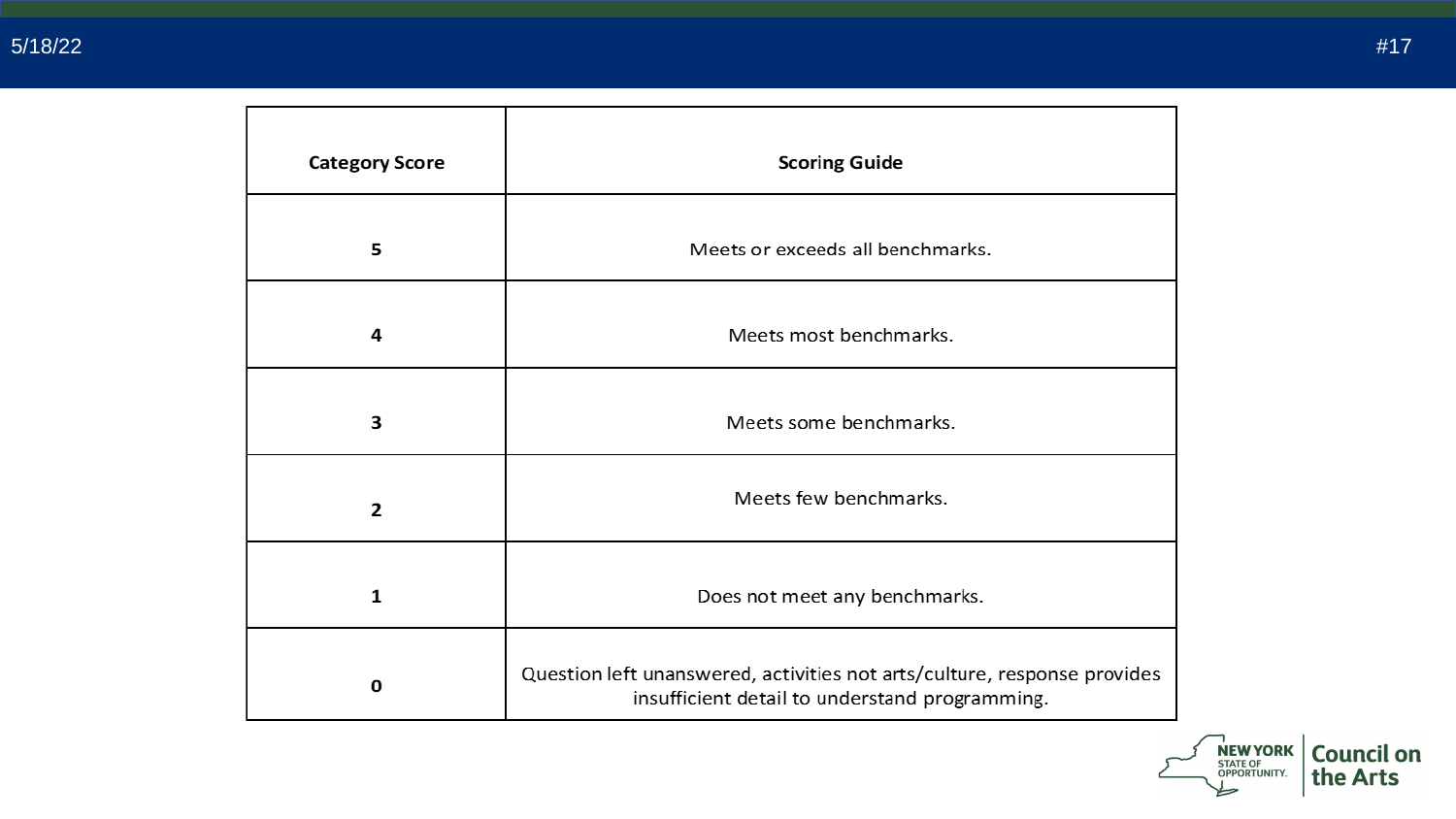#### **Who Should I Contact with Questions?**

• For technical questions on submitting online applications or

prequalification, contact [help@arts.ny.gov](mailto:help@arts.ny.gov)

- For opportunity-related questions, please contact Program Staff, view contact information here:<https://arts.ny.gov/contact>
- Submit questions at least two weeks before the application deadline.

Please note that we do not review written draft application materials.

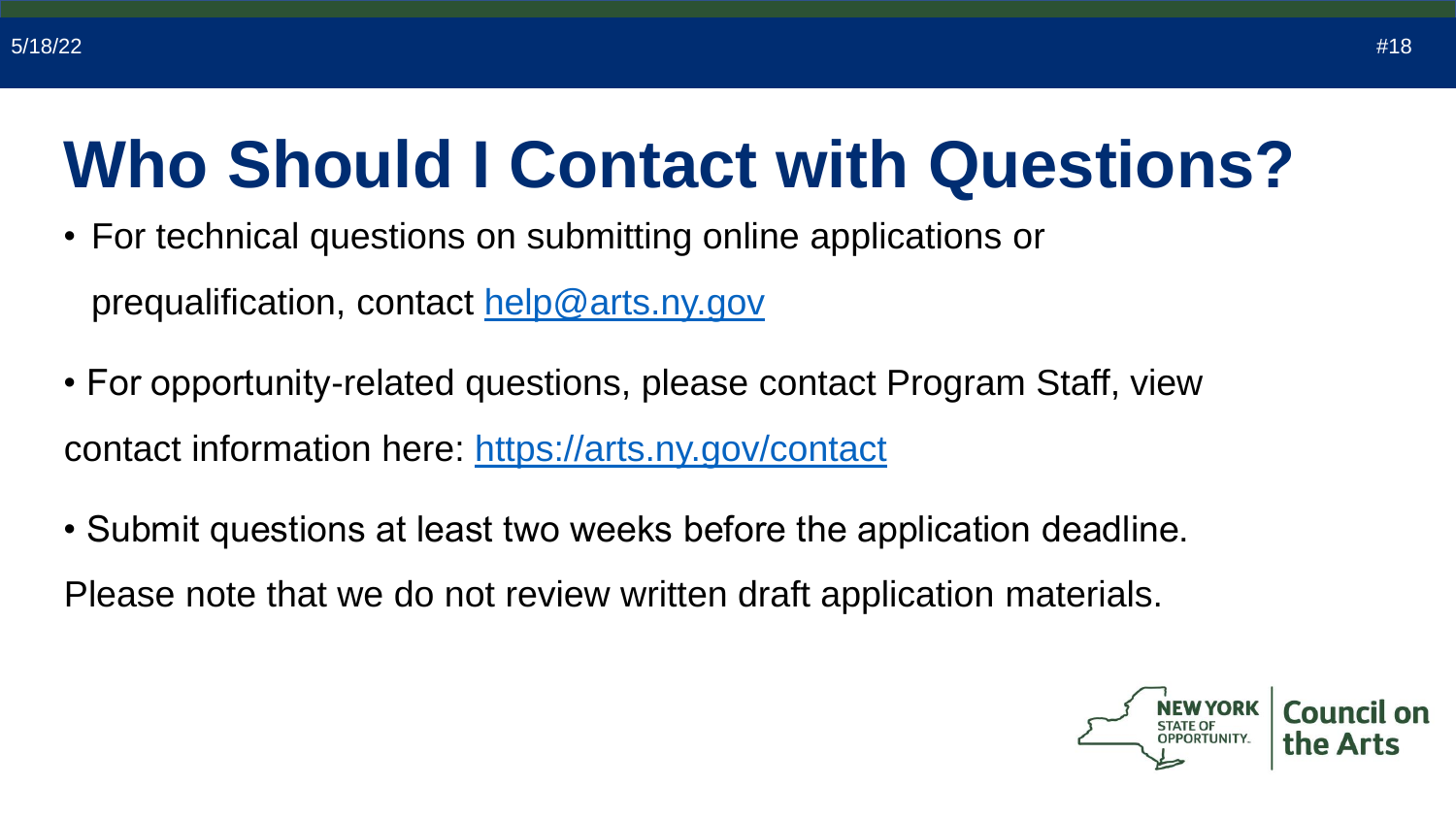### **Next up for NYSCA**

- Webinar Week continues May 16 May 19!
	- **Please note: all webinars are recorded and posted on the NYSCA website**
- Office Hours will begin soon! Please continue to check our website!
- You can reach NYSCA staff beyond office hour sessions
- Don't wait Prequalify! Confirm you are Prequalified.

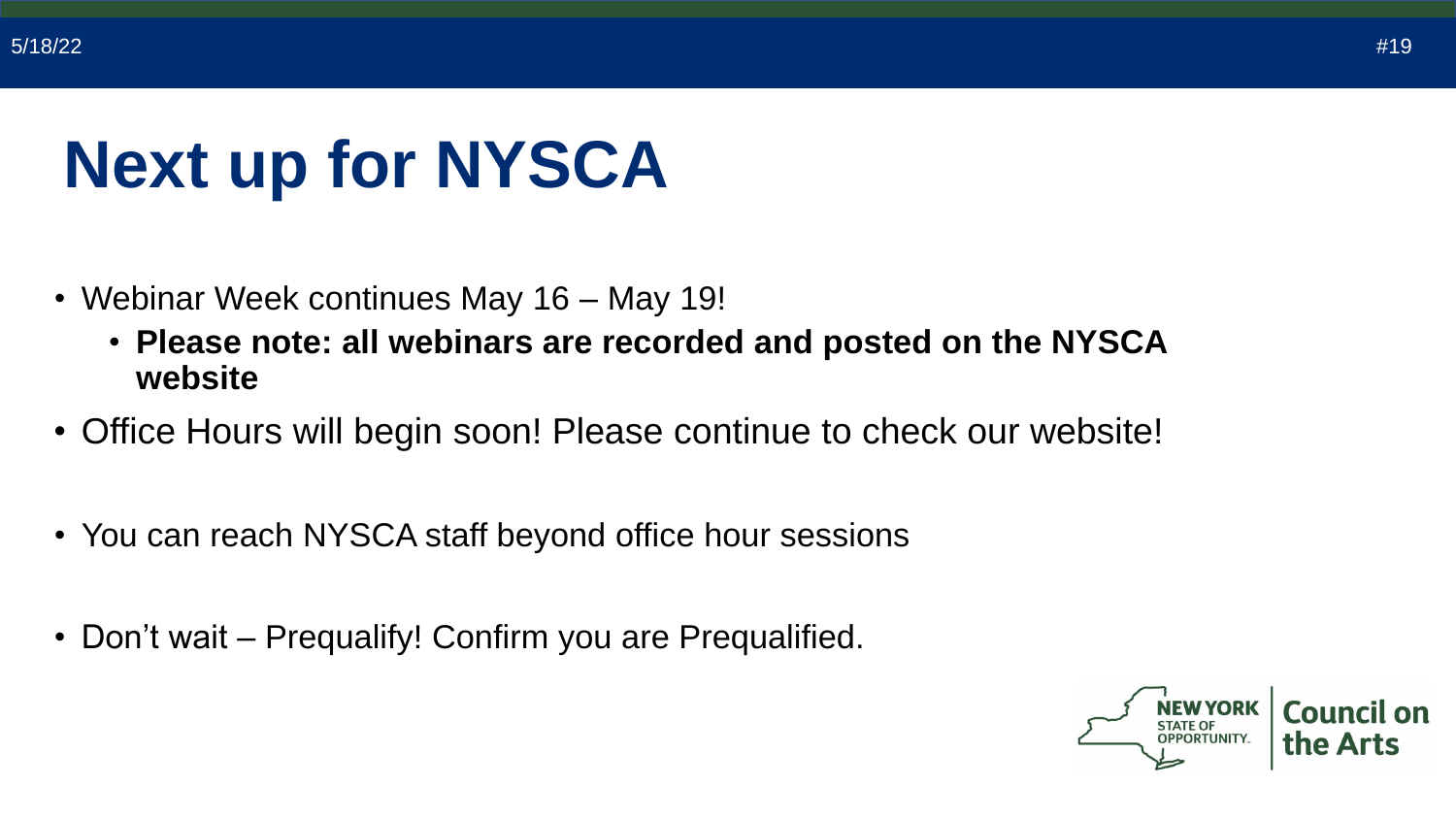## **Frequently Asked Questions (FAQ)**

#### **Eligibility Questions: Can I apply if...**

- If I am also applying for Special Opportunities and/or Regrowth and Capacity Enhancement?
- If I am fiscally sponsored or part of a university?
- If I am currently getting multiyear support?
- If I'm not part of a priority category?

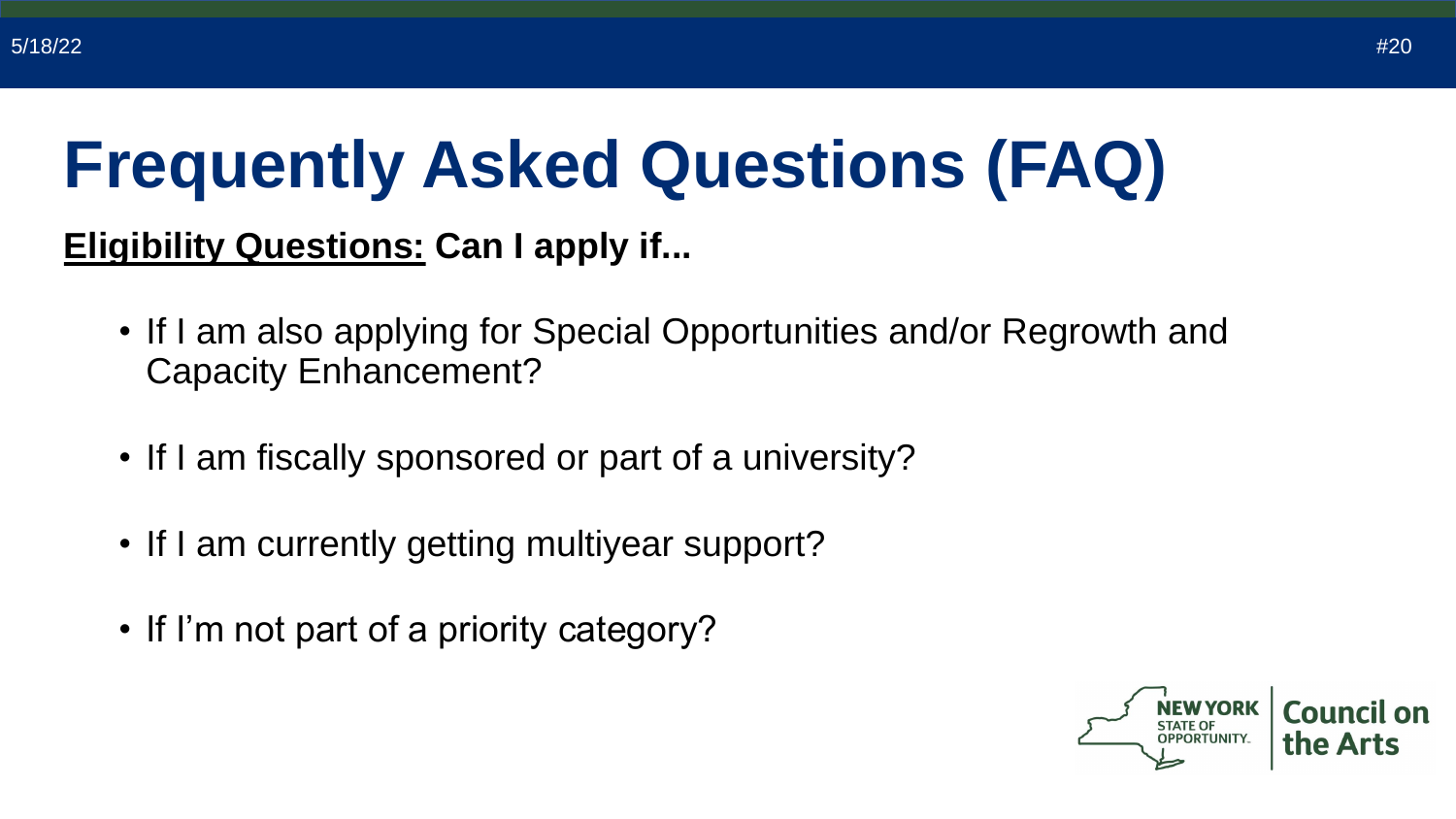#### **Frequently Asked Questions (FAQ)**

#### **Project/Program Questions:**

- How do I apply for a specific program (Theatre, Music, etc.)?
- Where do I describe the project, I want to spend funds on?
- Where do I enter a request amount?
- What are the contract dates for the grant?
- How do I enter Personnel Information in the 'Use of Funds' section?